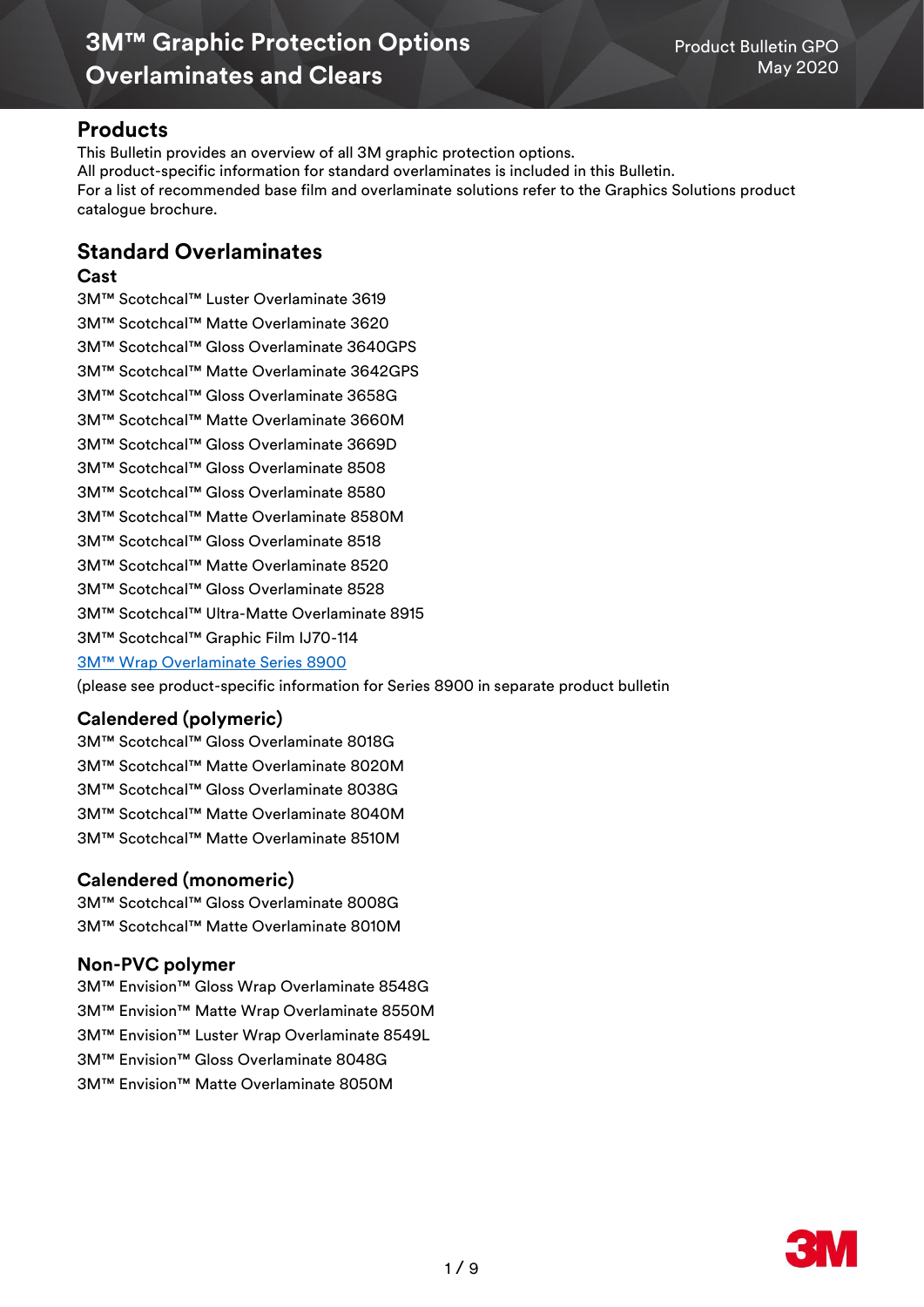## **Specialty Overlaminates**

### **Graphic for Floors/Pavement**

3M™ Scotchcal™ Luster Overlaminate 3645 3M™ Scotchcal™ Matte Overlaminate 3647 3M™ Scotchcal™ Matte Overlaminate 3649

## **Perforated Window Graphic Film**

3M™ Scotchcal™ Optically Clear Overlaminate 8914i

## **Window Decoration**

3M™ Scotchcal™ Clear View Graphic Film 8150 3M™ Scotchcal™ Clear View Graphic Film IJ8150

## **Anti-Graffiti and Anti-Scratch**

Scotchgard™ Graphic and Surface Protection Film 8991 Scotchgard™ Graphic and Surface Protection Film 8993 Scotchgard™ Removable Graphic and Surface Protection Film 8991R Scotchgard™ Graphic and Surface Protection Film 8995-124 3M™ Anti[-Graffiti Wrap Gloss Overlaminate 8588G](https://multimedia.3m.com/mws/media/1506339O/product-bulletin-3m-eu-pb-8588g-8590m-2018-1.pdf) 3M™ Anti[-Graffiti Wrap Matte Overlaminate 8590M](https://multimedia.3m.com/mws/media/1506339O/product-bulletin-3m-eu-pb-8588g-8590m-2018-1.pdf) [\(please see product-specific information for Anti-Graffiti Wrap Overlaminate in separate product bulletin\)](http://multimedia.3m.com/mws/media/1255387O/product-bulletin-8900.pdf)

## **Standard Clears**

## **Solvent-based**

3M™ Screen Print Dirt Resistant Gloss Clear 1920DR 3M™ Screen Print Matte Clear 1930

## **UV-based**

3M™ Screen Print UV Gloss Clear 9800CL 3M™ Screen Print UV Gloss Clear 9740i [3M™ Screen Print UV Gloss Clear 9760LX](https://multimedia.3m.com/mws/media/1462729O/product-bulletin-3m-screen-print-uv-gloss-clear-9760lx.pdf)

[\(please see product-specific information for 9760LX in separate product bulletin\)](http://multimedia.3m.com/mws/media/1255387O/product-bulletin-8900.pdf)

# **Speciality Clears**

**Solvent-based** 3M™ Screen Print Clear 1955 ABC

**Water-based** 3M™ Piezo Inkjet Protective Clear 8530

## **Guarantee and Warranty Information**

A warranted or durability period may be offered based on graphic construction. Always refer to the 3M™ MCS™ Warranty or the 3M™ Performance Guarantee information available from 3M. See section Additional Information at the end of this bulletin for details.

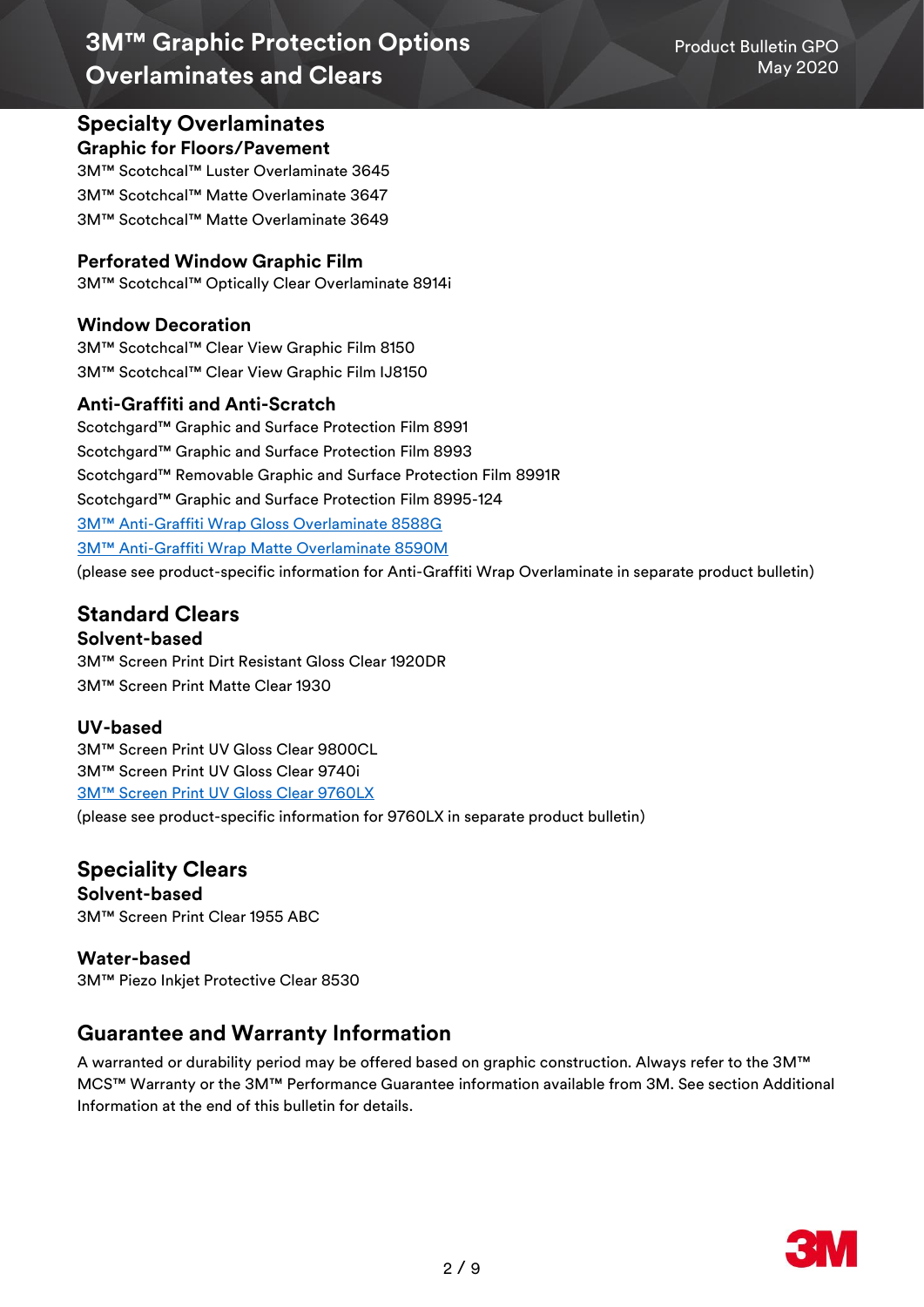## **Product Characteristics**

These are indicative values for unprocessed products. Contact your 3M representative for a custom specification.

| Product<br>Number | Description                                                                                                  | Material                        | Surface<br>Finish               | Thickness                           | Adhesive<br>Type                                | Liner                        | Outdoor<br>Durability*              |
|-------------------|--------------------------------------------------------------------------------------------------------------|---------------------------------|---------------------------------|-------------------------------------|-------------------------------------------------|------------------------------|-------------------------------------|
| IJ70-114          | flexible and conformable                                                                                     | cast vinyl                      | glossy                          | $50 \mu m$<br>$(0.05 \, \text{mm})$ | solvent acrylic<br>pressure<br>sensitive        | Polyethylene<br>coated paper | 6 years                             |
| 3619              | flexible, conformable, more<br>durable                                                                       | cast vinyl                      | glossy                          | 50 µm<br>$(0.05 \, \text{mm})$      | solvent acrylic<br>pressure<br>sensitive        | Kraft paper                  | 7 years                             |
| 3620              | matte version of 3619                                                                                        |                                 | matte                           |                                     |                                                 |                              |                                     |
| 3640GPS           | high protection from UV<br>fading, dirt, graffiti, easy to<br>clean; thermoformable on<br>plastic substrates | cast PVDF                       | glossy                          | $50 \mu m$<br>$(0.05$ mm $)$        | solvent acrylic<br>pressure<br>sensitive        | Kraft paper                  | 12 years                            |
| 3642GPS           | matte version of 3640GPS                                                                                     |                                 | matte                           |                                     |                                                 |                              |                                     |
| 3645              | for slip-, scuff- and foot<br>traffic-resistance for floor<br>graphics                                       | cast vinyl                      | matte,<br>structured<br>surface | 200 µm<br>$(0.2 \text{ mm})$        | solvent acrylic<br>pressure<br>sensitive        | Kraft paper                  | interior<br>durability<br>12 months |
| 3647              | use for sidewalk signs for<br>slip-, scuff- and foot traffic-<br>resistance                                  | cast vinyl                      | matte,<br>structured<br>surface | 500 µm<br>$(0.5 \, \text{mm})$      | solvent acrylic<br>pressure<br>sensitive        | Kraft paper                  | 2 years                             |
| 3649              | for slip-, scuff- and foot<br>traffic-resistance for floor<br>graphics                                       | calendered vinyl<br>(monomeric) | matte,<br>structured<br>surface | $120 \mu m$<br>$(0.12 \text{ mm})$  | solvent acrylic<br>pressure<br>sensitive        | Kraft paper                  | interior<br>durability<br>3 months  |
| 3658G             | high protection from UV<br>fading, dirt, easy to clean;<br>thermoformable on plastic<br>substrates           | cast vinyl                      | glossy                          | 50 µm<br>$(0.05 \, \text{mm})$      | acrylic,<br>pressure<br>sensitive               | Kraft paper                  | 10 years                            |
| 3660M             | matte version of 3658G                                                                                       |                                 | matte                           |                                     |                                                 |                              |                                     |
| 3669D             | flexible and conformable                                                                                     | cast vinyl                      | glossy                          | $50 \mu m$<br>$(0.05 \text{ mm})$   | acrylic,<br>pressure<br>sensitive               | Kraft paper                  | 8 years                             |
| 8008G<br>8010M    | flexible and conformable<br>matte version of 8008G                                                           | calendered vinyl<br>(monomeric) | glossy<br>matte                 | $80 \mu m$<br>$(0.08$ mm $)$        | water-based<br>acrylic<br>pressure<br>sensitive | Kraft paper                  | 3 years                             |
| 8018G             | flexible and conformable                                                                                     | calendered vinyl                | glossy                          | 75 µm                               | water-based                                     | Kraft paper                  | 5 years                             |
| 8020M             | matte version of 8018G                                                                                       | (polymeric)                     | matte                           | $(0.075$ mm $)$                     | acrylic<br>pressure<br>sensitive                |                              |                                     |
| 8038G             | flexible and conformable                                                                                     | calendered vinyl                | glossy                          | 75 µm                               | solvent acrylic                                 | Kraft paper                  | 7 years                             |
| 8040M             | matte version of 8038G                                                                                       | (polymeric)                     | matte                           | $(0.075 \text{ mm})$                | pressure<br>sensitive                           |                              |                                     |
| 8048G             | flexible and conformable                                                                                     | non-PVC                         | glossy                          | $50 \mu m$                          | acrylic                                         | Kraft paper                  | 6 years                             |
| 8050M             | matte version of 8048G                                                                                       | polymer                         | matte                           | $(0.05 \text{ mm})$                 | pressure<br>sensitive                           |                              |                                     |
| 8150              | use with film 8150 for<br>making optical clear<br>window decorations                                         | cast vinyl                      | glossy                          | 50 µm<br>$(0.05 \, \text{mm})$      | solvent acrylic<br>pressure<br>sensitive        | <b>PET</b>                   | 7 years                             |
| <b>IJ8150</b>     | use with film IJ8150 for<br>making optical clear<br>window decorations                                       |                                 |                                 |                                     |                                                 |                              |                                     |
| 8508              | flexible and conformable                                                                                     | cast vinyl                      | glossy                          | $60 \mu m$<br>$(0.06$ mm $)$        | solvent acrylic<br>pressure<br>sensitive        | Kraft paper                  | 6 years                             |
| 8510M             | flexible and conformable                                                                                     | calendered vinyl<br>(polymeric) | matte                           | 90 µm<br>$(0.09$ mm $)$             |                                                 |                              |                                     |
| 8518              | flexible and conformable                                                                                     | cast vinyl                      | glossy                          | 50 µm                               | solvent acrylic                                 | PET                          | 8 years                             |
| 8520              | matte version of 8518                                                                                        |                                 | matte                           | $(0.05 \text{ mm})$                 | pressure<br>sensitive                           | Kraft paper                  |                                     |

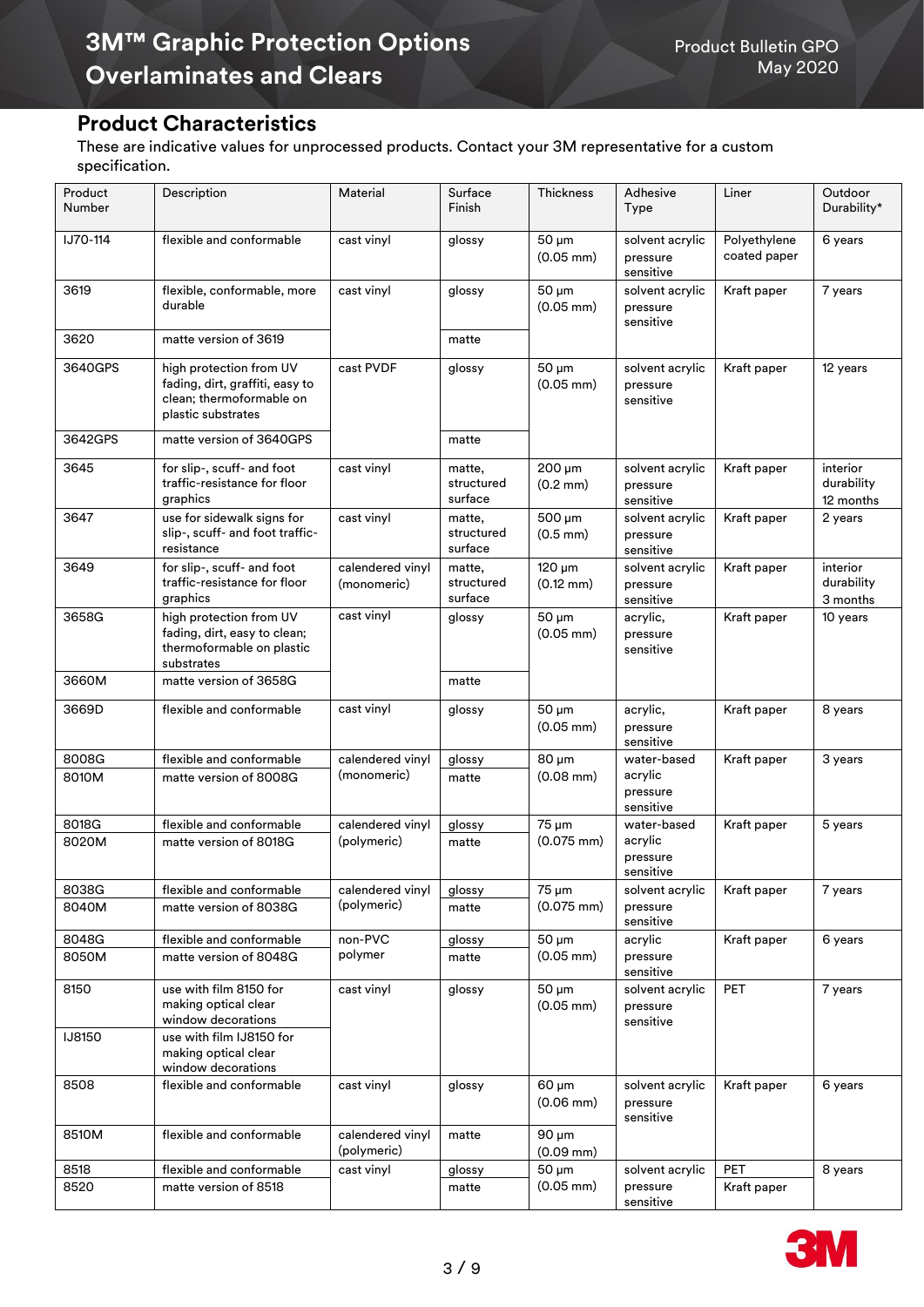| Product<br>Number       | Description                                                                                                | Material              | Surface<br>Finish | <b>Thickness</b>                    | <b>Adhesive Type</b>                     | Liner          | Outdoor<br>Durability*            |
|-------------------------|------------------------------------------------------------------------------------------------------------|-----------------------|-------------------|-------------------------------------|------------------------------------------|----------------|-----------------------------------|
| 8528                    | flexible and conformable,<br>substrate and surface<br>protection from UV light                             | cast vinyl            | glossy            | $50 \mu m$<br>$(0.05$ mm $)$        | solvent acrylic<br>pressure<br>sensitive | Kraft<br>paper | 10 years                          |
| 8548G                   | high conformability and<br>lifting resistance                                                              | non-PVC<br>polymer    | glossy            | $50 \mu m$<br>$(0.05$ mm)           | polymelt<br>pressure                     | PET            | 9 years                           |
| 8550M                   | matte version of 8548G                                                                                     |                       | matte             |                                     | sensitive                                |                |                                   |
| 8549L                   | high conformability and<br>lifting resistance                                                              | non-PVC<br>polymer    | glossy            | 50 um<br>$(0.05$ mm)                | polymelt<br>pressure<br>sensitive        | PET            | 9 years                           |
| 8580                    | high conformability and<br>lifting resistance                                                              | cast vinyl            | glossy            | $25 \mu m$<br>$(0.025$ mm $)$       | solvent acrylic<br>pressure<br>sensitive | Kraft<br>paper | 7 years                           |
| 8580M                   | matte version of 8580                                                                                      |                       | matte             |                                     |                                          |                |                                   |
| 8914i                   | optically clear for window<br>graphics, conformable                                                        | cast vinyl            | glossy            | 50 um<br>$(0.05$ mm $)$             | solvent acrylic<br>pressure<br>sensitive | <b>PET</b>     | 12 months                         |
| 8915                    | flexible and conformable,<br>reduces glare                                                                 | cast vinyl            | ultra-<br>matte   | 50 um<br>$(0.05$ mm $)$             | solvent acrylic<br>pressure<br>sensitive | Kraft<br>paper | 8 years                           |
| Scotchgard™<br>8991     | substrate and surface<br>protection from stains,<br>abrasion, gouges, UV light,<br>graffiti; easy to clean | extruded<br>Polyester | high-gloss        | $100 \mu m$<br>$(0.1 \, \text{mm})$ | solvent acrylic<br>pressure<br>sensitive | Kraft<br>paper | 5 years                           |
| Scotchgard™<br>8991R    | removable version of 8991                                                                                  |                       |                   |                                     |                                          |                |                                   |
| Scotchgard™<br>8993     | substrate and surface<br>protection from graffiti;<br>easy to clean                                        | extruded<br>Polyester | high-gloss        | $25 \mu m$<br>$(0.025$ mm $)$       | solvent acrylic<br>pressure<br>sensitive | Kraft<br>paper | 6 years                           |
| Scotchgard™<br>8995-124 | substrate and surface<br>protection from graffiti;<br>easy to clean                                        | extruded<br>Polyester | matte             | $23 \mu m$<br>$(0.023 \text{ mm})$  | solvent acrylic<br>pressure<br>sensitive | Kraft<br>paper | interior<br>durability<br>8 years |

| Product<br>Number | Description                                                                                            | <b>Thickness</b>                         | Capacity                    | Outdoor<br>durability* |
|-------------------|--------------------------------------------------------------------------------------------------------|------------------------------------------|-----------------------------|------------------------|
| Clear 1920DR      | solvent-based, gloss with dirt resistance; for frequently<br>washed vehicles                           | minimum 6 um<br>$(0.006 \text{ mm})$     | $60 \text{ m}^2$ /l         | 7 years                |
| <b>Clear 1930</b> | solvent-based, matte                                                                                   |                                          |                             | 3 years                |
| Clear<br>1955ABC  | two component solvent-bases; for petroleum<br>environments                                             | minimum 6 um<br>$(0.006$ mm $)$          | $50 - 55$ m <sup>2</sup> /l | 5 years                |
| <b>Clear 8530</b> | water-based clear, high luster gloss for piezo inkjet<br>printed graphics; apply with liquid laminator | $8 - 20 \,\mu m$<br>$(0.008 - 0.02$ mm)  | $20 \text{ m}^2$ /          | 12 months              |
| Clear 9740i       | UV-cured, gloss                                                                                        | $6 - 12 \mu m$<br>$(0.006 - 0.012$ mm)   | $70 - 85$ m <sup>2</sup> /l | 8 years                |
| Clear 9800CL      | UV-cured, gloss; for petroleum environments if staining is<br>not a concern                            | $10 - 15 \,\mu m$<br>$(0.01 - 0.015$ mm) | $70 - 85$ m <sup>2</sup> /l | 6 years                |

\* see also section Durability

Since graphic durability is largely determined by the climate, the durability stated is based on average middle European exposure conditions. It might vary according to the geographical location of the application. For further information refer to the section Additional Information at the end of the product bulletin. The values above are the results of illustrative lab test measurements and shall not be considered as a commitment from 3M.

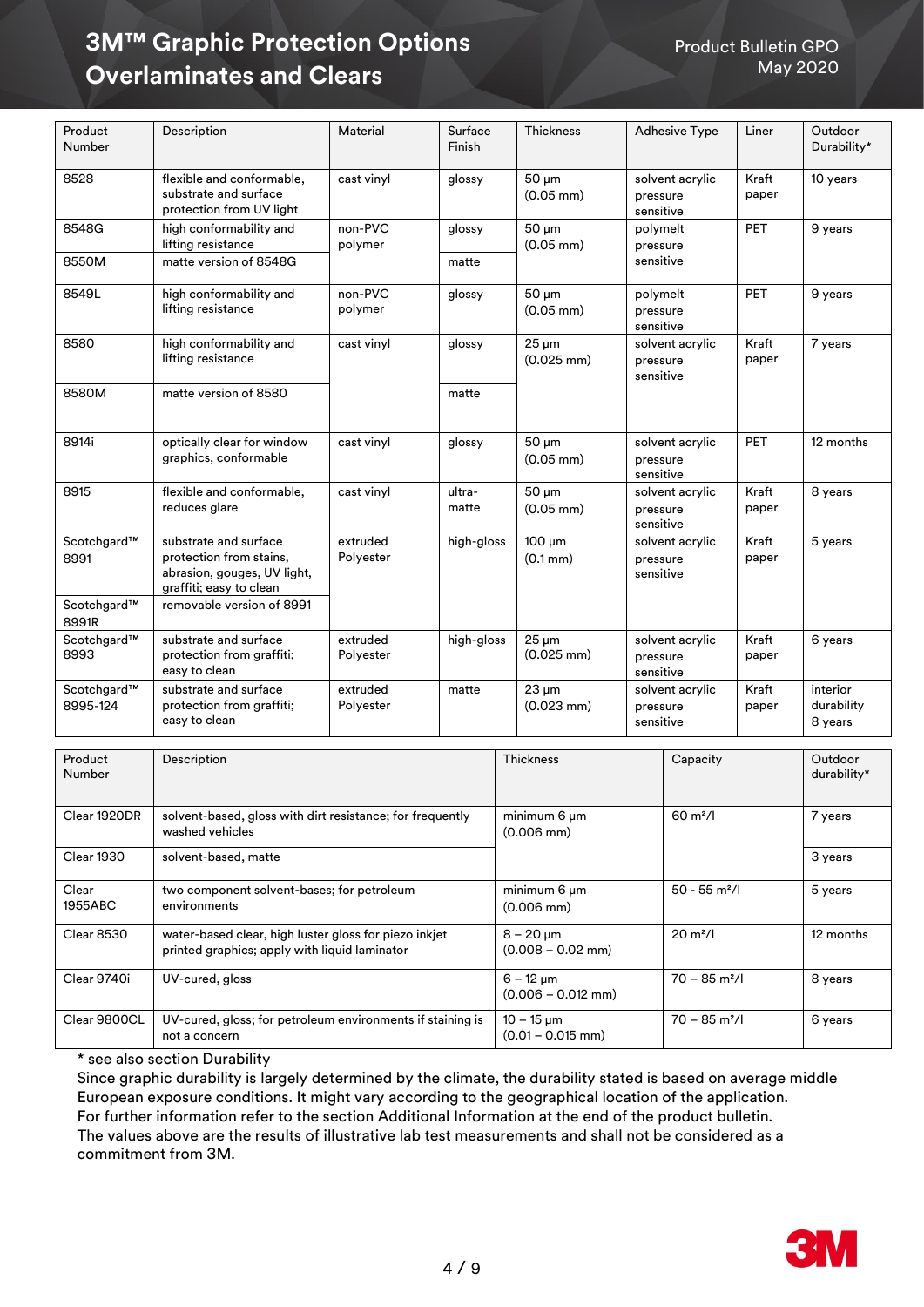## **Storage**

### **Shelf life**

2 years from the date on the original box. Up to 2 years unprocessed, or process within 1 year and apply within 1 year of processing.

#### **Storage conditions**

+4°C to +40°C, out of sunlight, original container in clean and dry area.

The shelf life as defined above remains an indicative and maximum data, subject to many external and noncontrollable factors. It may never be interpreted as warranty.

### **Flammability**

Flammability standards are different from country to country. Ask your local 3M contact for details, please.

## **Further information**

For more details on the used terms and test methods check our caption/reference library, please.

## **Durability**

The durabilities mentioned in the table below are the results of illustrative lab tests. The values show the best performance expected from these products, provided that the film will be processed and applied professionally according to 3M's recommendations. The durability statements do not constitute warranties of quality, life and characteristics.

The durability of products is also influenced by:

- the type of substrate and thorough preparation of the surface (with 3M™ Surface Preparation System)
- application procedures
- environmental factors
- the method and the frequency of cleaning

#### Notice!

The durability of a graphic construction follows from the component with the lowest statement and cannot be extended by use of a longer lasting overlaminate.

## **3M™ MCS™ Warranty/3M™ Performance Guarantee**

In addition, 3M provides a guarantee/warranty on a finished applied graphic within the framework of 3M™ Performance Guarantee and/or 3M™ MCS™ warranty programs.

[For detailed graphic construction and application options along with specific Warranty periods, please see the](http://solutions.3m.com/wps/portal/3M/en_EU/3MGraphics/GraphicSolutions/Support/Warranties/)  [Warranty matrices and Warranty information on 3M Graphic Solutions/Warranties.](http://solutions.3m.com/wps/portal/3M/en_EU/3MGraphics/GraphicSolutions/Support/Warranties/)

Visit [www.3mgraphics.com](https://www.3m.com/3M/en_US/graphics-signage-us/?utm_medium=redirect&utm_source=vanity-url&utm_campaign=www.3Mgraphics.com) for getting more details about 3M's comprehensive graphic solutions.

## **Usage Details**

Please visit the website of your country [www.3m.co.uk](https://www.3m.co.uk/3M/en_GB/graphics-and-signage-uk/resources/warranties/) for more information on specific usage of 3M Inkjet Printing Materials for Solvent, UV and Latex Printing.

## **Overlaminates**

#### **All products**

Except as noted otherwise:

- for use on 3M graphic film surfaces only.
- overlaminates have to be applied with the cold roll method.
- moderate heated rollers (40°C maximum!) might be used for UV printed graphics for better appearance direct after lamination.
- minimize web tension of overlaminate to avoid stretching of product.

Note: Both heat and web tension can cause the overlaminate or graphic construction to curl!

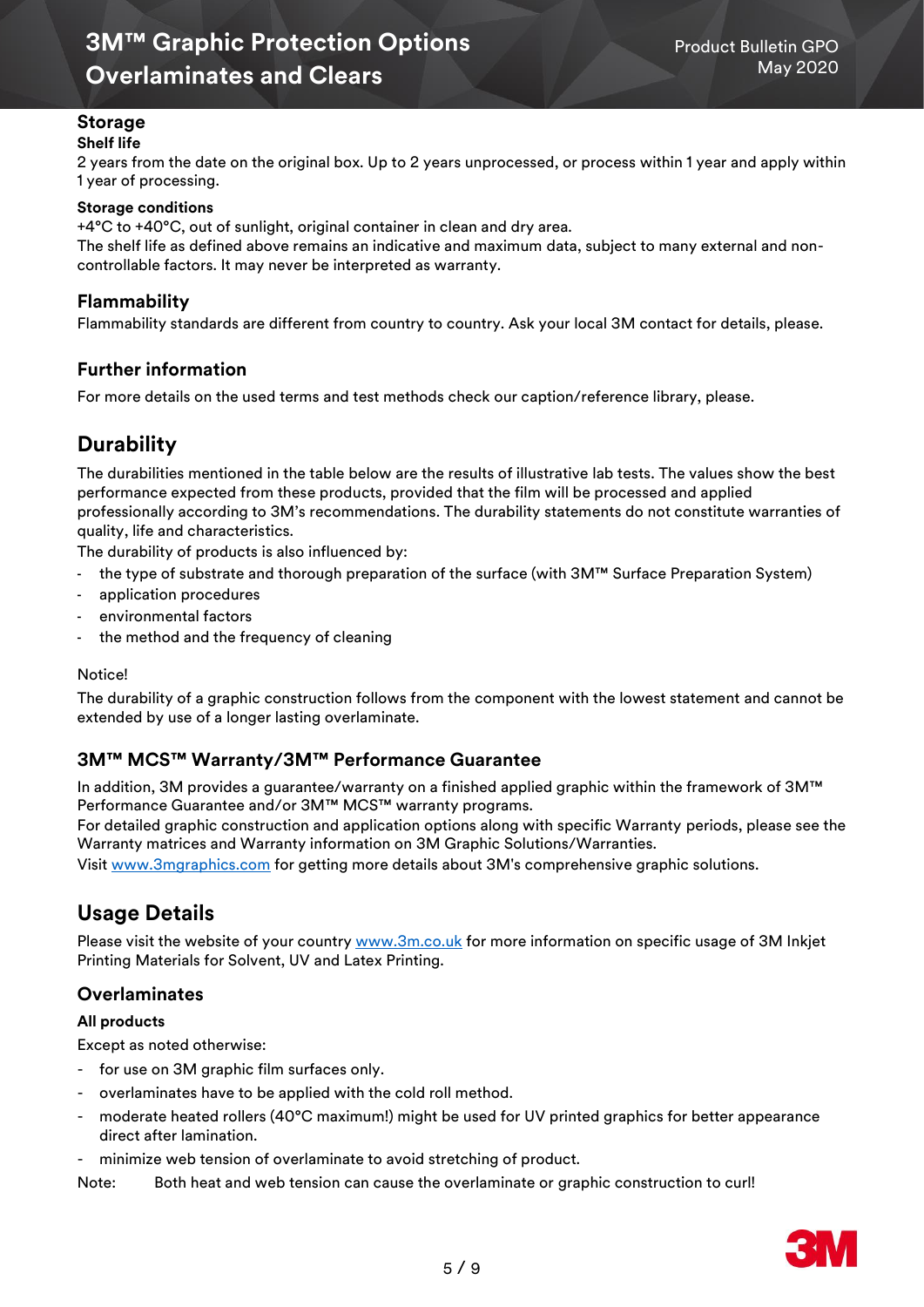### **IJ70-114**

Can be used as printable base film (see product bulletin of this product series).

#### **3645**

Provides a skid resistant walking surface for floor graphics. Anti-slip properties have been tested according to DIN 51130 and are specified for slip resistance assessment group R9/V.

### **3647**

Provides a skid resistant walking surface. Skid resistance tested by European Test Method prEN1341 and 1342: Result: SRV=49 (dry surface); SRV=40 (wet surface). Note: Values SRV>35 are safe walking surfaces.

#### **3649**

Provides a skid resistant walking surface for floor graphics. Anti-slip properties have been tested according to DIN 51130 and are specified for slip resistance assessment group R9/V.

#### **8150**

#### **IJ8150**

Can be used as printable base film (see product bulletin of this product series).

#### **8508**

#### **8510M**

Lamination temperature: 10 °C to 32 °C. Service Temperature range (after application): -54 °C to +93 °C (not for extended periods of time at the extremes). Min. application temperature: +10°C

#### **8548G**

#### **8549L**

#### **8550M**

Non-PVC laminate, required for horizontal applications with 3M™ Envision™ Print Wrap Film LX480mC and 3M™ Envision™ Print Wrap Film SV480mC.

#### **8914i**

Provides optically-clear graphic protection and prevents moisture and contaminants from collecting in the base film's perforations.

#### **Scotchgard™ 8991**

#### **Scotchgard™ 8991R**

Can be used in the range of gasoline vapors and spills as long as those are not able to penetrate the edges of the film. Can be used on substrates other than graphic film! Application to aluminum, glass, PMMA, PC\*, ABS, paint on flat surfaces. Service Temperature range (after application): -54°C to +107°C (not for extended periods of time at the extremes). Min. application temperature: +10°C.

#### **Scotchgard™ 8993**

Can be used in the range of gasoline vapors and spills as long as those are not able to penetrate the edges of the film. Can be used on substrates other than graphic film! Application to glass, metal, rigid plastics, paint on flat surfaces. Service Temperature range (after application): -54°C to +93°C (not for extended periods of time at the extremes). Min. application temperature: +10°C.

#### **Scotchgard™ 8995-124**

Can be used on substrates other than graphic film! Application to aluminum, glass, PMMA, PC\*, ABS, paint on flat surfaces.

\* Might require drying with heat before use.

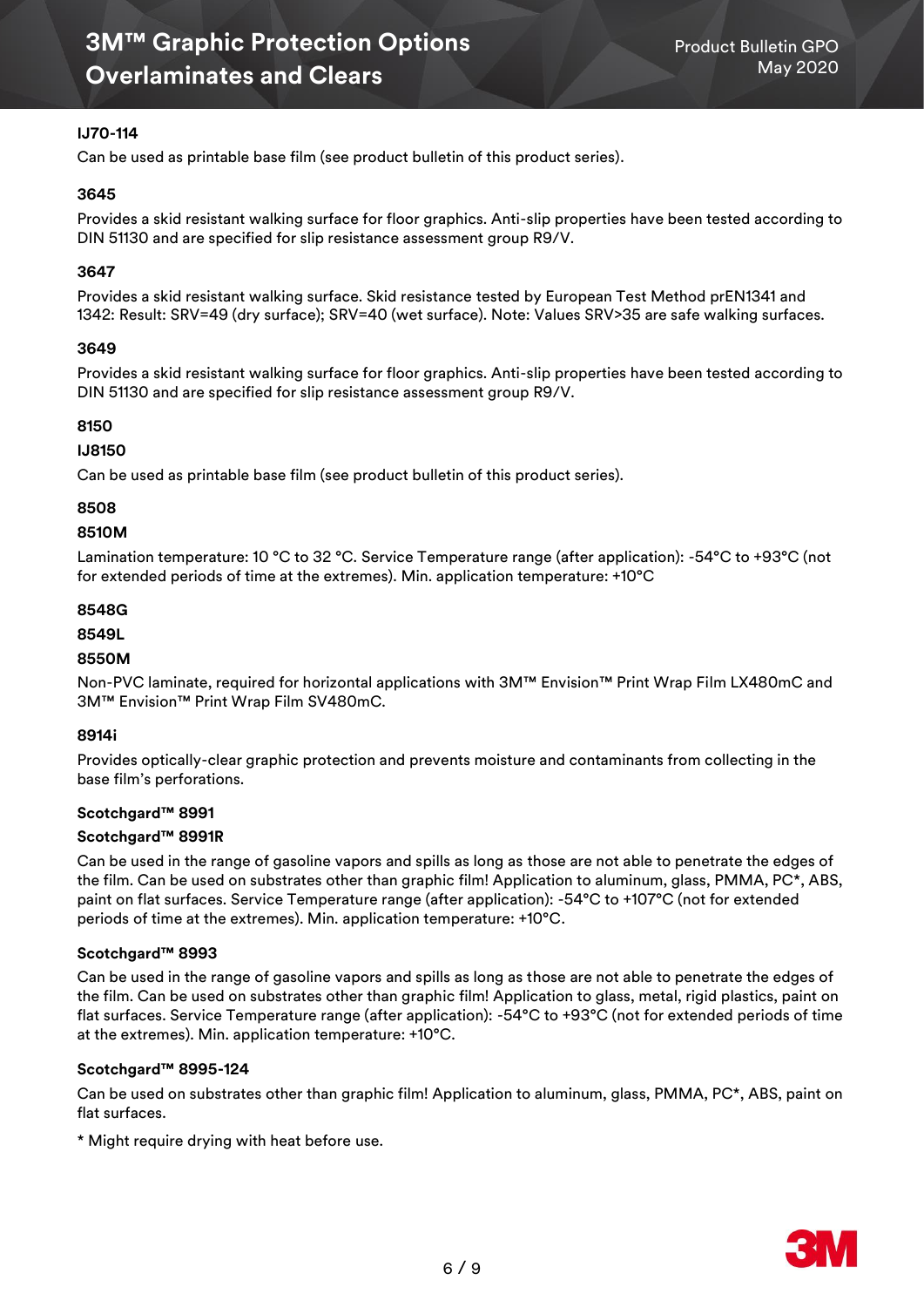## **Clears**

#### **All products**

- For use on graphic film surfaces only
- Additional important information available at named product bulletins below

#### **Clear 1920DR**

#### **Clear 1930**

3M™ Screen Printing Ink Series 1900

**Clear 1955ABC** 3M™ Screen Print Clear 1955 ABC

**Clear 8530** 3M™ Piezo Inkjet Protective Clear 8530

**Clear 9740i** 3M™ Screen Print Gloss Clear 9740i

**Clear 9800CL**

3M™ Screen Printing UV Ink Series 9800

## **Limited Remedy**

#### **Unsuitable End Uses**

3M recommended product end uses are listed in each 3M graphics product bulletin. End uses not listed in the applicable 3M Graphics Product Bulletins are typically not eligible for 3M Graphics Warranties. For nonrecommended and/or non-warranted end uses or applications, users must test and approve the end uses or applications, assume any associated risks, and acknowledge that 3M has no liability for such end uses or applications. Please contact your 3M representative with any questions about graphic applications, end uses, and warranties.

#### **Limitations of Liability**

All questions of warranty and liability relating to this product are governed by the terms and conditions of the sale, subject, where applicable, to the prevailing law.

3M Commercial Solutions products are not tested against automotive manufacturer specifications!

3M specifically does not recommend or warrant the following uses, but please contact us to discuss your needs to recommend other products.

## **Overlaminates**

#### **All Overlaminates**

Except as noted otherwise in this section or section Usage Details:

- Not for applications to substrates other than graphic films.
- Not for applications to substrate surface shapes other than specified in this section or recommended in the product bulletin of the base film used for graphic construction.
- Not for graphics subjected to gasoline vapors or spills at gas pumps, automobile fuel-tank ports, or topfeeding petroleum tankers.
- Do not print on overlaminate.
- 3M Commercial Graphics Division products are not tested against automotive manufacturer specifications!

Non-vertical applications will have a significant decrease in durability!

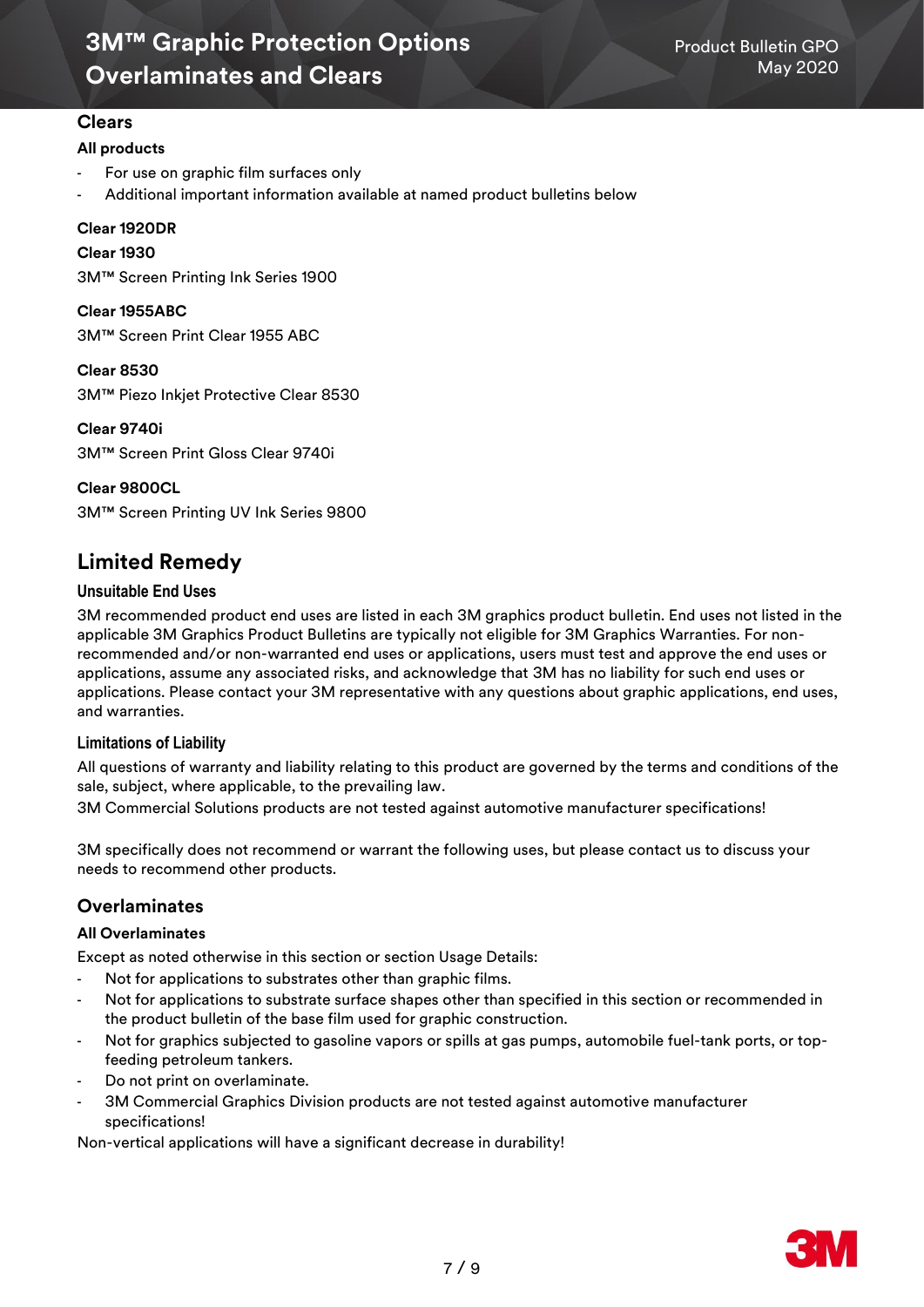#### **3640GPS 3642GPS**

Not for application to other 3M brand GPS films, Panagraphics III substrate, FS-1 flexible substrate or for graphics subjected to intentional or accidental abrasion. Not recommended for protection of fleet graphics.

#### **3645**

Not for exterior usage. Use with recommended base films only.

#### **3647**

No exposure to vehicle traffic and heavy equipment. Use with recommended base films only.

#### **3649**

Not for exterior usage. Use with recommended base films only.

#### **8150**

Use with recommended base films only.

#### **8914i**

Do not use application tape for any graphics made with this overlaminate.

#### **Scotchgard™ 8991**

#### **Scotchgard™ 8991R**

Not for use for other than flat surfaces.

Not for cut film applications, flexible substrates, gypsum wallboard, poor paint adhesion, porous or unsealed surfaces.

Not for vandalism or excessive product misuse that damages the substrate.

#### **Scotchgard™ 8993**

Not for use for other than flat surfaces.

## **Clears**

#### **All Clears**

Limitations of End Uses like described in the corresponding product bulletin (see usage details).

## **Converting Information**

#### **Inkjet Printing**

A too high total physical ink amount on the film results in media characteristic changes, inadequate drying, overlaminate lifting, and/or poor graphic performance. The maximum recommended total ink coverage for this film is 270%.

See individual ink bulletins for details, please.

IMPORTANT NOTE: Incomplete drying or curing can result in graphic failure including curling, increased shrinkage and adhesion failure, which are not covered under any 3M Graphic Warranty. [Special Instructions for HP Latex 831/871 and HP 881/891](https://multimedia.3m.com/mws/media/1814717O/hp-latex-inks-customer-information.pdf)